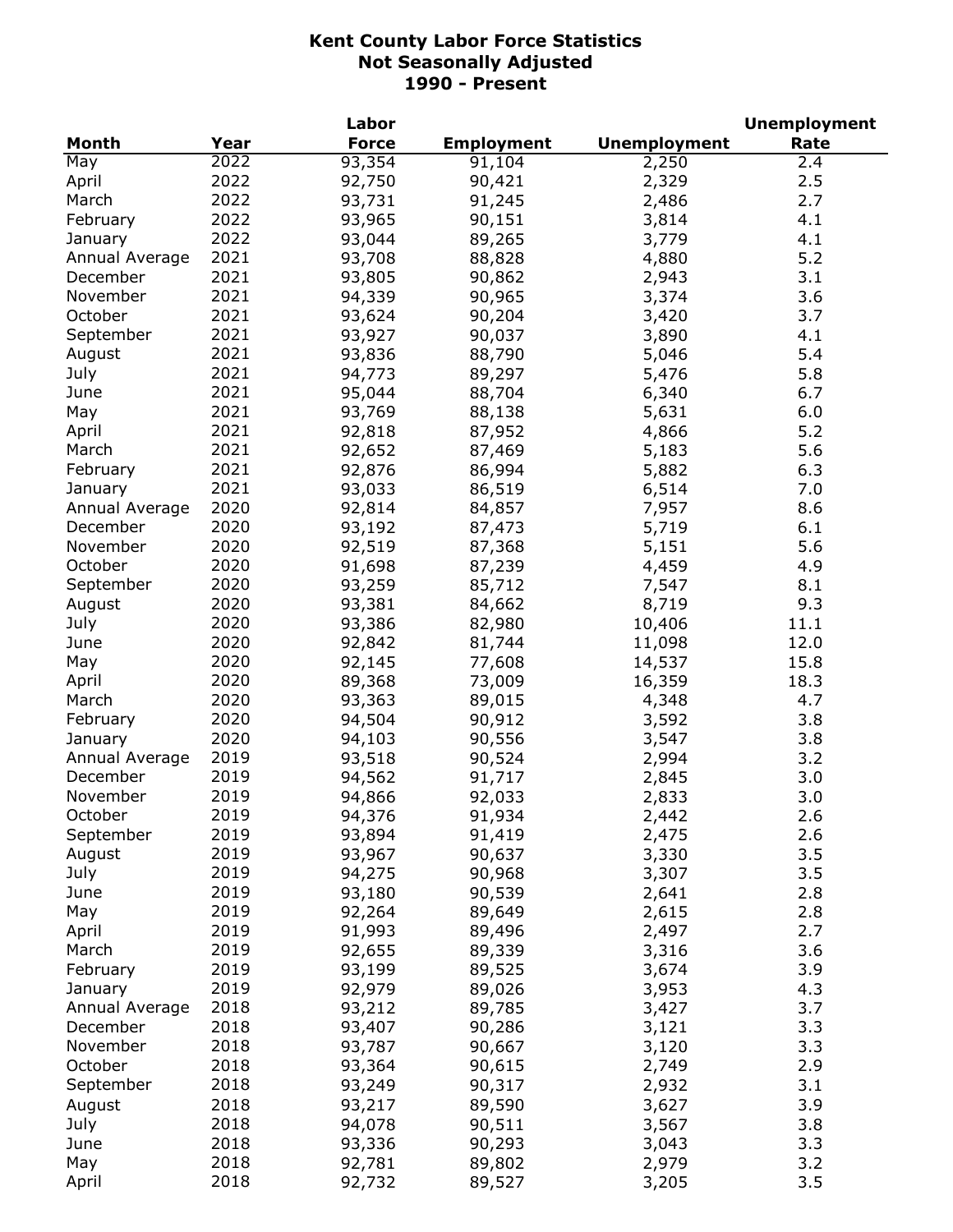|                |      | Labor            |                   |                     | <b>Unemployment</b> |
|----------------|------|------------------|-------------------|---------------------|---------------------|
| <b>Month</b>   | Year | <b>Force</b>     | <b>Employment</b> | <b>Unemployment</b> | Rate                |
| March          | 2018 | 92,832           | 88,981            | 3,851               | 4.1                 |
| February       | 2018 | 93,315           | 88,835            | 4,480               | 4.8                 |
| January        | 2018 | 92,450           | 88,000            | 4,450               | 4.8                 |
| Annual Average | 2017 | 92,476           | 88,649            | 3,827               | 4.1                 |
| December       | 2017 | 92,936           | 89,206            | 3,730               | 4.0                 |
| November       | 2017 | 93,233           | 89,350            | 3,883               | 4.2                 |
| October        | 2017 | 92,761           | 89,242            | 3,519               | 3.8                 |
| September      | 2017 | 93,024           | 89,442            | 3,582               | 3.9                 |
| August         | 2017 | 92,625           | 88,534            | 4,091               | 4.4                 |
| July           | 2017 | 93,045           | 89,009            | 4,036               | 4.3                 |
| June           | 2017 | 92,463           | 88,993            | 3,470               | 3.8                 |
| May            | 2017 | 91,718           | 88,358            | 3,360               | 3.7                 |
| April          | 2017 | 91,799           | 88,446            | 3,353               | 3.7                 |
| March          | 2017 | 92,062           | 88,119            | 3,943               | 4.3                 |
|                | 2017 | 92,285           | 87,791            |                     | 4.9                 |
| February       |      |                  |                   | 4,494               |                     |
| January        | 2017 | 91,751           | 87,293            | 4,458               | 4.9                 |
| Annual Average | 2016 | 90,719           | 86,415            | 4,304               | 4.7                 |
| December       | 2016 | 90,854           | 87,338            | 3,516               | 3.9                 |
| November       | 2016 | 91,131           | 87,494            | 3,637               | 4.0                 |
| October        | 2016 | 91,134           | 87,246            | 3,888               | 4.3                 |
| September      | 2016 | 90,815           | 86,661            | 4,154               | 4.6                 |
| August         | 2016 | 91,102           | 86,503            | 4,599               | 5.0                 |
| July           | 2016 | 91,667           | 86,937            | 4,730               | 5.2                 |
| June           | 2016 | 91,030           | 86,926            | 4,104               | 4.5                 |
| May            | 2016 | 89,950           | 85,899            | 4,051               | 4.5                 |
| April          | 2016 | 90,149           | 86,048            | 4,101               | 4.5                 |
| March          | 2016 | 90,381           | 85,690            | 4,691               | 5.2                 |
| February       | 2016 | 90,472           | 85,387            | 5,085               | 5.6                 |
| January        | 2016 | 89,937           | 84,847            | 5,090               | 5.7                 |
| Annual Average | 2015 | 91,150           | 86,087            | 5,063               | 5.6                 |
| December       | 2015 | 91,010           | 86,623            | 4,387               | 4.8                 |
| November       | 2015 | 91,140           | 86,527            | 4,613               | 5.1                 |
| October        | 2015 | 90,894           | 86,489            | 4,405               | 4.8                 |
| September      | 2015 | 90,419           |                   | 4,363               | 4.8                 |
| August         | 2015 | 91,166           | 86,056            | 5,037               | 5.5                 |
| July           | 2015 | 91,687           | 86,129<br>86,540  | 5,147               | 5.6                 |
| June           | 2015 | 91,543           | 86,705            | 4,838               | 5.3                 |
| May            | 2015 | 91,226           | 86,103            | 5,123               | 5.6                 |
| April          | 2015 | 90,874           | 86,044            | 4,830               | 5.3                 |
| March          | 2015 | 91,016           | 85,387            | 5,629               | 6.2                 |
| February       | 2015 | 91,570           | 85,411            | 6,159               | 6.7                 |
| January        | 2015 | 91,253           | 85,032            | 6,221               | 6.8                 |
| Annual Average | 2014 | 91,577           | 84,952            | 6,625               | 7.2                 |
| December       | 2014 | 91,726           | 86,436            | 5,290               | 5.8                 |
| November       | 2014 | 92,040           | 86,324            | 5,716               | $6.2$               |
| October        | 2014 | 91,930           | 86,343            | 5,587               | 6.1                 |
| September      | 2014 | 91,414           | 85,485            | 5,929               | 6.5                 |
| August         | 2014 |                  | 85,360            |                     | 7.4                 |
| July           | 2014 | 92,173<br>92,373 | 85,542            | 6,813<br>6,831      | 7.4                 |
| June           | 2014 | 91,784           | 85,670            | 6,114               | 6.7                 |
| May            | 2014 | 90,951           | 84,415            | 6,536               | 7.2                 |
|                | 2014 |                  |                   |                     | 7.3                 |
| April          | 2014 | 90,756           | 84,168            | 6,588               |                     |
| March          |      | 91,252           | 83,544            | 7,708               | 8.4                 |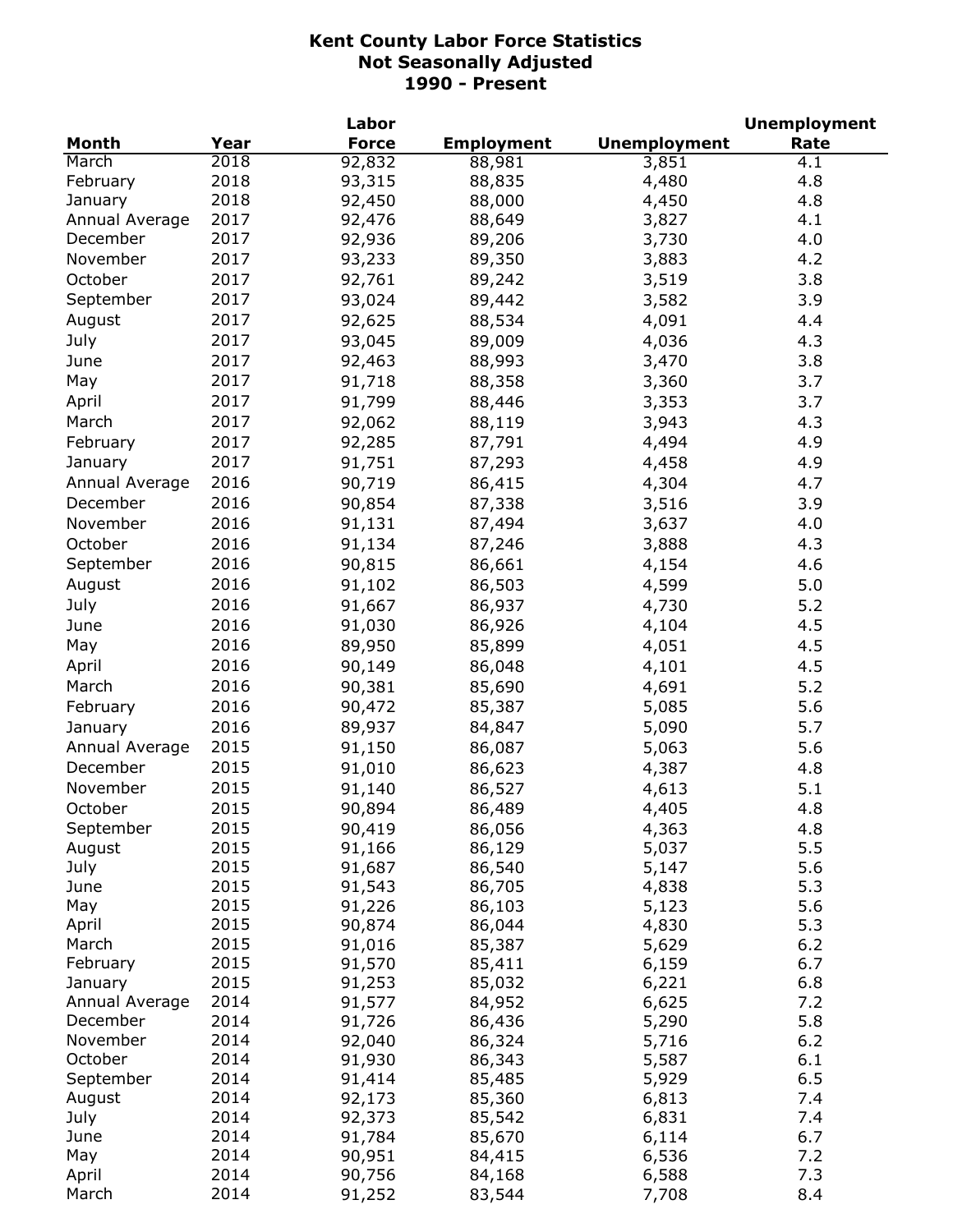|                |      | Labor        |                   |                     | <b>Unemployment</b> |
|----------------|------|--------------|-------------------|---------------------|---------------------|
| <b>Month</b>   | Year | <b>Force</b> | <b>Employment</b> | <b>Unemployment</b> | Rate                |
| February       | 2014 | 91,520       | 83,379            | 8,141               | 8.9                 |
| January        | 2014 | 90,995       | 82,753            | 8,242               | 9.1                 |
| Annual Average | 2013 | 92,146       | 83,894            | 8,252               | 9.0                 |
| December       | 2013 | 91,912       | 84,319            | 7,593               | 8.3                 |
| November       | 2013 | 92,552       | 84,617            | 7,935               | 8.6                 |
| October        | 2013 | 92,269       | 84,183            | 8,086               | 8.8                 |
| September      | 2013 | 92,339       | 84,116            | 8,223               | 8.9                 |
| August         | 2013 | 92,407       | 83,869            | 8,538               | 9.2                 |
| July           | 2013 | 92,749       | 84,378            | 8,371               | 9.0                 |
| June           | 2013 | 92,474       | 84,572            | 7,902               | 8.5                 |
| May            | 2013 | 91,591       | 83,566            | 8,025               | 8.8                 |
| April          | 2013 | 91,359       | 83,552            | 7,807               | 8.5                 |
| March          | 2013 | 91,450       | 83,069            | 8,381               | 9.2                 |
| February       | 2013 | 92,323       | 83,415            | 8,908               | 9.6                 |
| January        | 2013 | 92,320       | 83,069            | 9,251               | 10.0                |
| Annual Average | 2012 | 92,497       | 83,445            | 9,052               | 9.8                 |
| December       | 2012 | 93,201       | 84,995            | 8,206               | 8.8                 |
| November       | 2012 | 93,171       | 84,900            | 8,271               | 8.9                 |
| October        | 2012 |              |                   |                     |                     |
|                |      | 93,607       | 85,217            | 8,390               | 9.0                 |
| September      | 2012 | 93,073       | 84,490            | 8,583               | 9.2                 |
| August         | 2012 | 93,076       | 83,823            | 9,253               | 9.9                 |
| July           | 2012 | 93,330       | 83,778            | 9,552               | 10.2                |
| June           | 2012 | 92,770       | 83,805            | 8,965               | 9.7                 |
| May            | 2012 | 91,954       | 82,939            | 9,015               | 9.8                 |
| April          | 2012 | 91,179       | 82,396            | 8,783               | 9.6                 |
| March          | 2012 | 91,298       | 81,881            | 9,417               | 10.3                |
| February       | 2012 | 91,786       | 81,722            | 10,064              | 11.0                |
| January        | 2012 | 91,515       | 81,388            | 10,127              | 11.1                |
| Annual Average | 2011 | 93,057       | 83,176            | 9,881               | 10.6                |
| December       | 2011 | 92,932       | 83,446            | 9,486               | 10.2                |
| November       | 2011 | 93,245       | 83,757            | 9,488               | 10.2                |
| October        | 2011 | 93,250       | 83,626            | 9,624               | 10.3                |
| September      | 2011 | 92,917       | 83,148            | 9,769               | 10.5                |
| August         | 2011 | 93,230       | 83,242            | 9,988               | 10.7                |
| July           | 2011 | 93,398       | 83,325            | 10,073              | 10.8                |
| June           | 2011 | 93,318       | 83,773            | 9,545               | 10.2                |
| May            | 2011 | 92,500       | 83,001            | 9,499               | 10.3                |
| April          | 2011 | 92,411       | 83,129            | 9,282               | 10.0                |
| March          | 2011 | 92,867       | 82,647            | 10,220              | 11.0                |
| February       | 2011 | 93,236       | 82,477            | 10,759              | 11.5                |
| January        | 2011 | 93,383       | 82,545            | 10,838              | 11.6                |
| Annual Average | 2010 | 95,049       | 84,080            | 10,969              | 11.5                |
| December       | 2010 | 94,331       | 84,383            | 9,948               | 10.5                |
| November       | 2010 | 95,010       | 84,485            | 10,525              | 11.1                |
| October        | 2010 | 94,643       | 84,553            | 10,090              | 10.7                |
| September      | 2010 | 94,992       | 84,625            | 10,367              | 10.9                |
| August         | 2010 | 96,008       | 84,853            | 11,155              | 11.6                |
| July           | 2010 | 96,230       | 84,959            | 11,271              | 11.7                |
| June           | 2010 | 95,738       | 84,848            | 10,890              | 11.4                |
| May            | 2010 | 95,025       | 83,903            | 11,122              | 11.7                |
| April          | 2010 | 95,358       | 83,944            | 11,414              | 12.0                |
| March          | 2010 | 94,463       | 83,050            | 11,413              | 12.1                |
| February       | 2010 | 94,457       | 82,776            | 11,681              | 12.4                |
| January        | 2010 | 94,327       | 82,578            | 11,749              | 12.5                |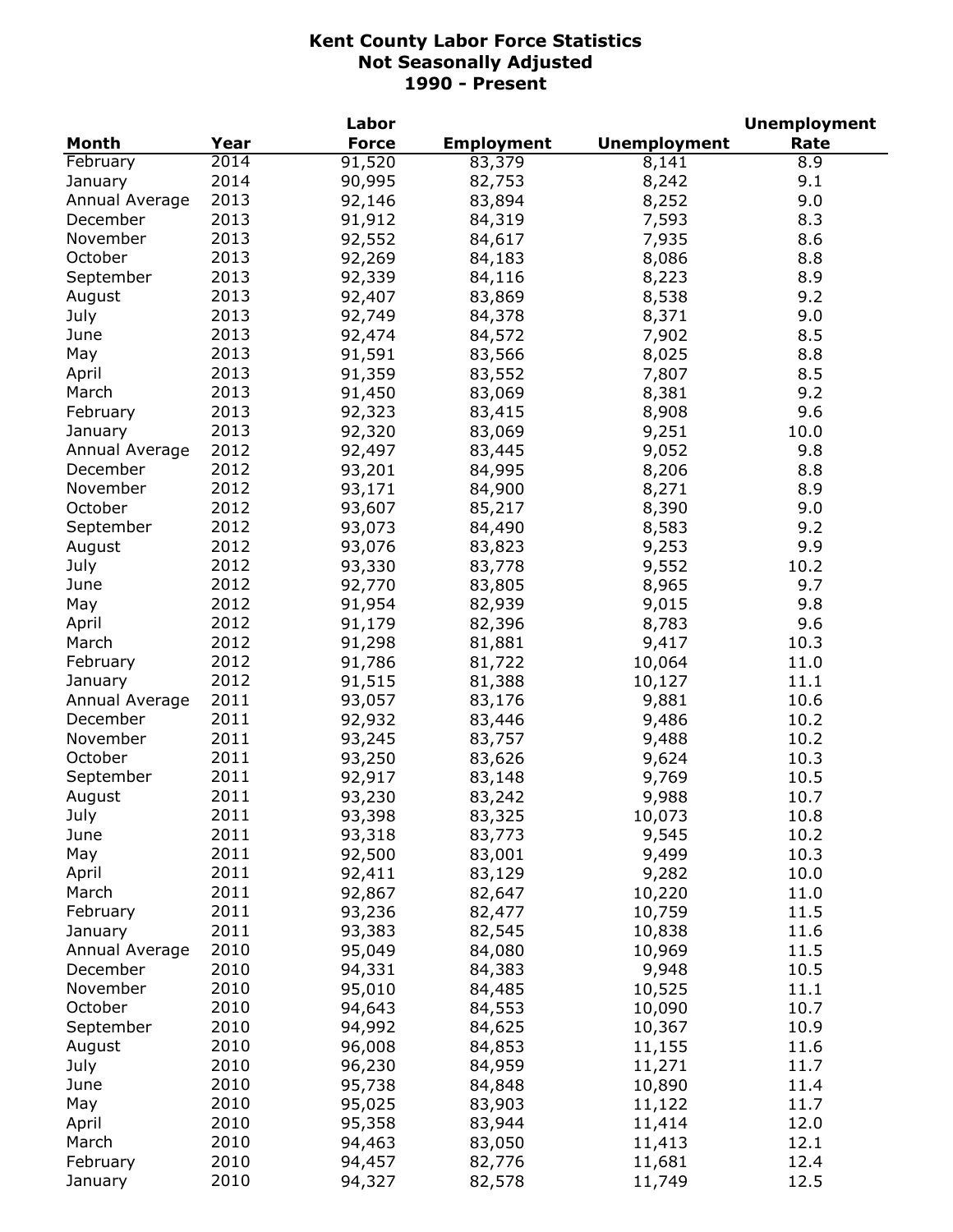|                |              | Labor            |                   |                     | <b>Unemployment</b> |
|----------------|--------------|------------------|-------------------|---------------------|---------------------|
| <b>Month</b>   | Year         | <b>Force</b>     | <b>Employment</b> | <b>Unemployment</b> | Rate                |
| Annual Average | 2009         | 97,463           | 86,868            | 10,595              | 10.9                |
| December       | 2009         | 97,327           | 86,600            | 10,727              | 11.0                |
| November       | 2009         | 97,981           | 87,307            | 10,674              | 10.9                |
| October        | 2009         | 97,263           | 86,831            | 10,432              | 10.7                |
| September      | 2009         | 97,152           | 86,687            | 10,465              | 10.8                |
| August         | 2009         | 98,168           | 87,319            | 10,849              | 11.1                |
| July           | 2009         | 98,752           | 87,774            | 10,978              | 11.1                |
| June           | 2009         | 98,219           | 87,617            | 10,602              | 10.8                |
| May            | 2009         | 96,879           | 86,411            | 10,468              | 10.8                |
| April          | 2009         | 97,124           | 86,660            | 10,464              | 10.8                |
| March          | 2009         | 96,901           | 86,270            | 10,631              | 11.0                |
| February       | 2009         | 97,078           | 86,456            | 10,622              | 10.9                |
| January        | 2009         | 96,704           | 86,479            | 10,225              | 10.6                |
| Annual Average | 2008         | 96,998           | 90,029            | 6,969               | 7.2                 |
| December       | 2008         | 97,098           | 88,589            | 8,509               | 8.8                 |
| November       | 2008         | 97,235           | 89,517            | 7,718               | 7.9                 |
| October        | 2008         | 97,025           | 89,561            | 7,464               | 7.7                 |
| September      | 2008         | 96,843           | 89,651            | 7,192               | 7.4                 |
| August         | 2008         | 97,408           | 89,840            | 7,568               | 7.8                 |
| July           | 2008         | 97,965           | 90,677            | 7,288               | 7.4                 |
| June           | 2008         | 97,338           | 90,902            | 6,436               | 6.6                 |
| May            | 2008         | 96,235           | 89,956            | 6,279               | 6.5                 |
| April          | 2008         | 96,296           | 90,592            | 5,704               | 5.9                 |
| March          | 2008         | 96,443           | 90,220            | 6,223               | 6.5                 |
| February       | 2008         | 96,671           | 90,190            | 6,481               | 6.7                 |
| January        | 2008         | 97,415           | 90,647            | 6,768               | 6.9                 |
| Annual Average | 2007         | 97,450           | 92,665            | 4,785               | 4.9                 |
| December       | 2007         | 98,017           | 92,399            | 5,618               | 5.7                 |
| November       | 2007         | 98,233           | 93,166            | 5,067               | 5.2                 |
| October        | 2007         | 97,607           | 92,922            | 4,685               | 4.8                 |
| September      | 2007         | 97,464           | 92,873            | 4,591               | 4.7                 |
| August         | 2007         | 97,443           | 92,549            | 4,894               | 5.0                 |
| July           | 2007         | 98,269           | 93,212            | 5,057               | 5.1                 |
| June           | 2007         | 97,763           | 93,485            | 4,278               | 4.4                 |
|                | 2007         |                  |                   |                     | 4.4                 |
| May            | 2007         | 96,706<br>96,567 | 92,470<br>92,292  | 4,236<br>4,275      | 4.4                 |
| April          | 2007         | 96,837           |                   | 4,523               | 4.7                 |
| March          |              |                  | 92,314            |                     |                     |
| February       | 2007         | 97,115           | 92,151            | 4,964               | 5.1                 |
| January        | 2007         | 97,379           | 92,150            | 5,229               | 5.4<br>4.9          |
| Annual Average | 2006         | 97,336           | 92,524            | 4,812               | 4.3                 |
| December       | 2006<br>2006 | 98,045           | 93,806            | 4,239               |                     |
| November       |              | 98,156           | 93,901            | 4,255               | 4.3                 |
| October        | 2006         | 97,701           | 93,645            | 4,056               | 4.2                 |
| September      | 2006         | 97,388           | 93,085            | 4,303               | 4.4                 |
| August         | 2006         | 98,012           | 92,926            | 5,086               | 5.2                 |
| July           | 2006         | 98,326           | 93,109            | 5,217               | 5.3                 |
| June           | 2006         | 97,867           | 93,103            | 4,764               | 4.9                 |
| May            | 2006         | 96,749           | 91,947            | 4,802               | 5.0                 |
| April          | 2006         | 96,561           | 91,747            | 4,814               | 5.0                 |
| March          | 2006         | 96,359           | 91,182            | 5,177               | 5.4                 |
| February       | 2006         | 96,469           | 90,944            | 5,525               | 5.7                 |
| January        | 2006         | 96,387           | 90,887            | 5,500               | 5.7                 |
| Annual Average | 2005         | 96,078           | 91,382            | 4,696               | 4.9                 |
| December       | 2005         | 97,310           | 92,684            | 4,626               | 4.8                 |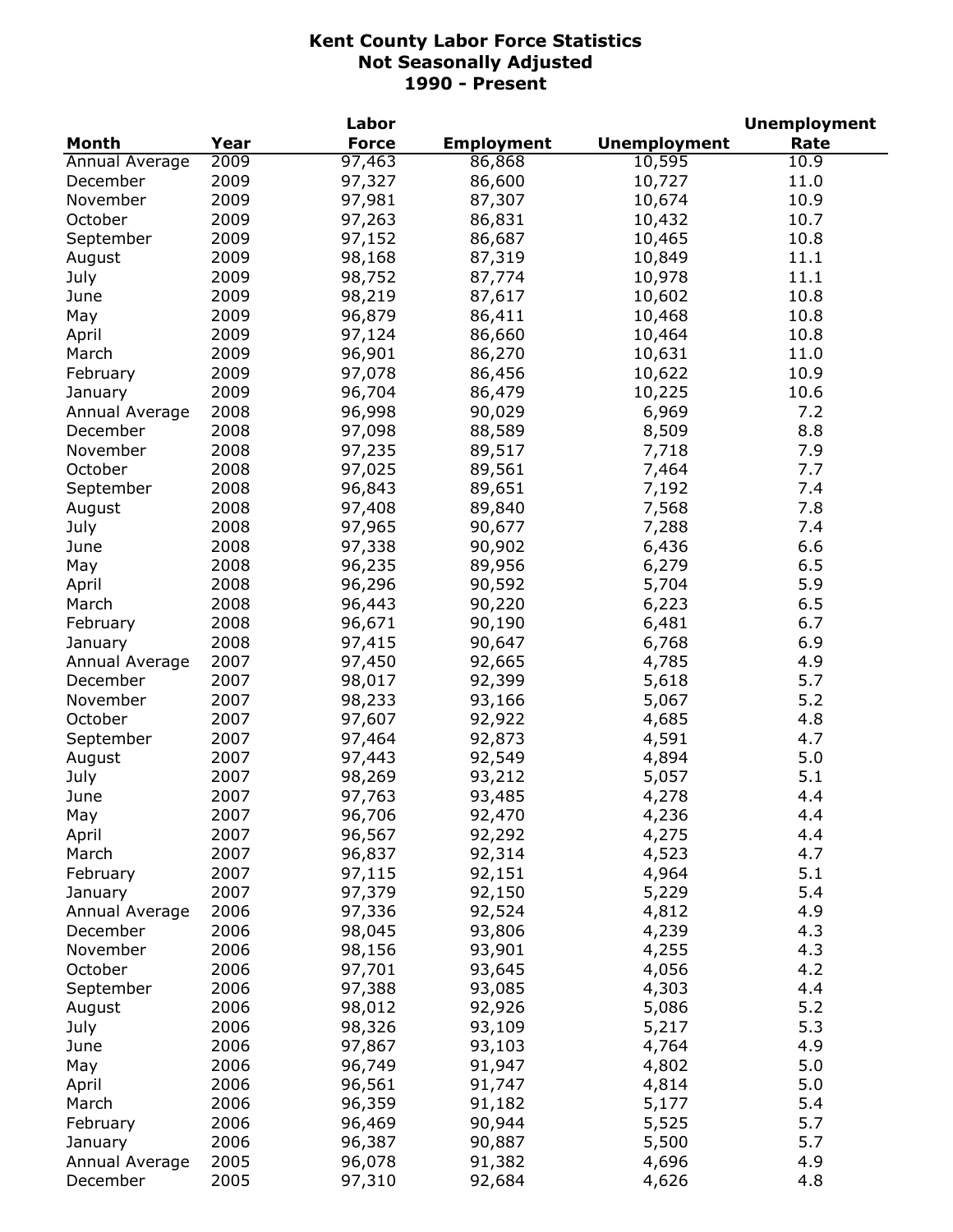|                |      | Labor        |                   |                     | <b>Unemployment</b> |
|----------------|------|--------------|-------------------|---------------------|---------------------|
| <b>Month</b>   | Year | <b>Force</b> | <b>Employment</b> | <b>Unemployment</b> | Rate                |
| November       | 2005 | 97,568       | 92,959            | 4,609               | $\overline{4.7}$    |
| October        | 2005 | 97,226       | 92,605            | 4,621               | 4.8                 |
| September      | 2005 | 96,857       | 92,158            | 4,699               | 4.9                 |
| August         | 2005 | 97,308       | 92,340            | 4,968               | 5.1                 |
| July           | 2005 | 97,260       | 92,256            | 5,004               | 5.1                 |
| June           | 2005 | 96,363       | 91,859            | 4,504               | 4.7                 |
| May            | 2005 | 94,924       | 90,829            | 4,095               | 4.3                 |
| April          | 2005 | 94,671       | 90,484            | 4,187               | 4.4                 |
| March          | 2005 | 94,560       | 89,750            | 4,810               | 5.1                 |
| February       | 2005 | 94,564       | 89,429            | 5,135               | 5.4                 |
| January        | 2005 | 94,328       | 89,230            | 5,098               | 5.4                 |
| Annual Average | 2004 | 94,518       | 89,796            | 4,722               | 5.0                 |
| December       | 2004 | 94,637       | 90,573            | 4,064               | 4.3                 |
| November       | 2004 | 94,902       | 90,931            | 3,971               | 4.2                 |
| October        | 2004 | 94,390       | 90,514            | 3,876               | 4.1                 |
| September      | 2004 | 93,974       | 90,054            | 3,920               | 4.2                 |
| August         | 2004 | 94,825       | 90,178            | 4,647               | 4.9                 |
|                | 2004 |              |                   | 5,028               | 5.3                 |
| July           |      | 95,545       | 90,517            |                     |                     |
| June           | 2004 | 95,068       | 90,141            | 4,927               | 5.2                 |
| May            | 2004 | 93,908       | 89,117            | 4,791               | 5.1                 |
| April          | 2004 | 94,025       | 89,050            | 4,975               | 5.3                 |
| March          | 2004 | 94,151       | 88,633            | 5,518               | 5.9                 |
| February       | 2004 | 94,096       | 88,813            | 5,283               | 5.6                 |
| January        | 2004 | 94,691       | 89,031            | 5,660               | 6.0                 |
| Annual Average | 2003 | 95,467       | 90,510            | 4,957               | 5.2                 |
| December       | 2003 | 95,269       | 90,938            | 4,331               | 4.5                 |
| November       | 2003 | 95,526       | 91,214            | 4,312               | 4.5                 |
| October        | 2003 | 94,946       | 90,840            | 4,106               | 4.3                 |
| September      | 2003 | 94,827       | 90,564            | 4,263               | 4.5                 |
| August         | 2003 | 95,653       | 90,641            | 5,012               | 5.2                 |
| July           | 2003 | 96,101       | 90,976            | 5,125               | 5.3                 |
| June           | 2003 | 96,556       | 91,227            | 5,329               | 5.5                 |
| May            | 2003 | 95,096       | 90,141            | 4,955               | 5.2                 |
| April          | 2003 | 95,177       | 90,329            | 4,848               | 5.1                 |
| March          | 2003 | 95,382       | 89,894            | 5,488               | 5.8                 |
| February       | 2003 | 95,685       | 89,917            | 5,768               | 6.0                 |
| January        | 2003 | 95,384       | 89,443            | 5,941               | $6.2$               |
| Annual Average | 2002 | 93,556       | 89,105            | 4,451               | 4.8                 |
| December       | 2002 | 94,972       | 90,366            | 4,606               | 4.8                 |
| November       | 2002 | 95,106       | 90,567            | 4,539               | 4.8                 |
| October        | 2002 | 94,605       | 90,183            | 4,422               | 4.7                 |
| September      | 2002 | 94,268       | 89,977            | 4,291               | 4.6                 |
| August         | 2002 | 94,469       | 89,681            | 4,788               | 5.1                 |
| July           | 2002 | 94,295       | 89,720            | 4,575               | 4.9                 |
| June           | 2002 | 93,508       | 89,449            | 4,059               | 4.3                 |
| May            | 2002 | 92,434       | 88,386            | 4,048               | 4.4                 |
| April          | 2002 | 92,120       | 88,071            | 4,049               | 4.4                 |
| March          | 2002 | 92,376       | 87,928            | 4,448               | 4.8                 |
| February       | 2002 | 92,576       | 87,993            | 4,583               | 5.0                 |
| January        | 2002 | 91,944       | 86,943            | 5,001               | 5.4                 |
| Annual Average | 2001 | 92,447       | 88,679            | 3,768               | 4.1                 |
| December       | 2001 | 92,934       | 89,210            | 3,724               | 4.0                 |
| November       | 2001 | 92,821       | 89,227            | 3,594               | 3.9                 |
| October        | 2001 | 92,529       | 89,061            | 3,468               | 3.7                 |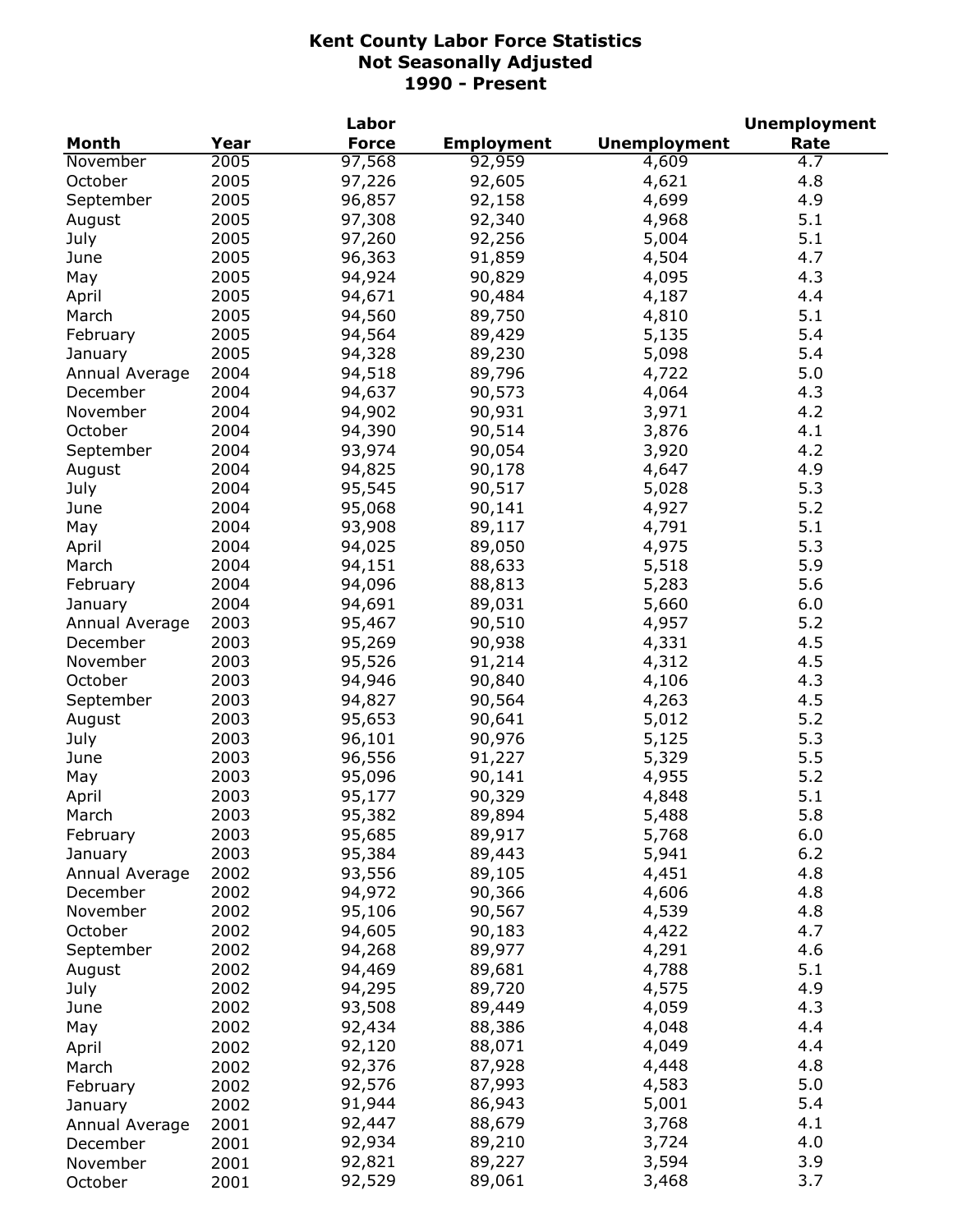|                |      | Labor        |                   |                     | <b>Unemployment</b> |
|----------------|------|--------------|-------------------|---------------------|---------------------|
| <b>Month</b>   | Year | <b>Force</b> | <b>Employment</b> | <b>Unemployment</b> | Rate                |
| September      | 2001 | 92,355       | 89,043            | 3,312               | 3.6                 |
| August         | 2001 | 92,356       | 88,535            | 3,821               | 4.1                 |
| July           | 2001 | 93,086       | 89,110            | 3,976               | 4.3                 |
| June           | 2001 | 92,685       | 88,994            | 3,691               | 4.0                 |
| May            | 2001 | 91,538       | 88,045            | 3,493               | 3.8                 |
| April          | 2001 | 91,777       | 88,286            | 3,491               | 3.8                 |
| March          | 2001 | 92,294       | 88,218            | 4,076               | 4.4                 |
| February       | 2001 | 92,394       | 88,228            | 4,166               | 4.5                 |
| January        | 2001 | 92,595       | 88,188            | 4,407               | 4.8                 |
| Annual Average | 2000 | 92,683       | 89,182            | 3,501               | 3.8                 |
| December       | 2000 | 92,911       | 89,956            | 2,955               | 3.2                 |
| November       | 2000 | 92,929       | 89,874            | 3,055               | 3.3                 |
|                |      | 92,442       | 89,480            | 2,962               | 3.2                 |
| October        | 2000 |              |                   |                     | 3.4                 |
| September      | 2000 | 92,283       | 89,148            | 3,135               |                     |
| August         | 2000 | 93,134       | 89,271            | 3,863               | 4.1                 |
| July           | 2000 | 93,142       | 89,426            | 3,716               | 4.0                 |
| June           | 2000 | 93,005       | 89,758            | 3,247               | 3.5                 |
| May            | 2000 | 92,216       | 88,858            | 3,358               | 3.6                 |
| April          | 2000 | 92,312       | 89,294            | 3,018               | 3.3                 |
| March          | 2000 | 92,353       | 88,559            | 3,794               | 4.1                 |
| February       | 2000 | 92,624       | 88,277            | 4,347               | 4.7                 |
| January        | 2000 | 92,840       | 88,281            | 4,559               | 4.9                 |
| Annual Average | 1999 | 92,716       | 89,018            | 3,698               | 4.0                 |
| December       | 1999 | 94,043       | 90,694            | 3,349               | 3.6                 |
| November       | 1999 | 94,151       | 90,561            | 3,590               | 3.8                 |
| October        | 1999 | 93,444       | 89,696            | 3,748               | 4.0                 |
| September      | 1999 | 92,813       | 89,090            | 3,723               | 4.0                 |
| August         | 1999 | 93,420       | 89,272            | 4,148               | 4.4                 |
| July           | 1999 | 93,343       | 89,199            | 4,144               | 4.4                 |
| June           | 1999 | 92,510       | 89,112            | 3,398               | 3.7                 |
| May            | 1999 | 91,724       | 88,513            | 3,211               | 3.5                 |
| April          | 1999 | 91,504       | 88,399            | 3,105               | 3.4                 |
| March          | 1999 | 91,697       | 88,255            | 3,442               | 3.8                 |
| February       | 1999 | 91,806       | 87,771            | 4,035               | 4.4                 |
| January        | 1999 | 92,140       | 87,656            | 4,484               | 4.9                 |
| Annual Average | 1998 | 91,483       | 87,544            | 3,939               | 4.3                 |
| December       | 1998 | 92,674       | 89,580            | 3,094               | 3.3                 |
| November       | 1998 | 92,833       | 89,474            | 3,359               | 3.6                 |
| October        | 1998 | 92,007       | 88,401            | 3,606               | 3.9                 |
| September      | 1998 | 91,555       | 87,942            | 3,613               | 3.9                 |
| August         | 1998 | 91,800       | 87,845            | 3,955               | 4.3                 |
|                | 1998 | 91,782       | 87,801            | 3,981               | 4.3                 |
| July           |      | 91,255       | 87,614            | 3,641               | 4.0                 |
| June           | 1998 | 90,439       | 86,763            |                     | 4.1                 |
| May            | 1998 |              |                   | 3,676               | 4.2                 |
| April          | 1998 | 90,318       | 86,521            | 3,797               |                     |
| March          | 1998 | 90,865       | 86,254            | 4,611               | 5.1                 |
| February       | 1998 | 90,917       | 86,169            | 4,748               | 5.2                 |
| January        | 1998 | 91,351       | 86,160            | 5,191               | 5.7                 |
| Annual Average | 1997 | 91,458       | 86,685            | 4,773               | 5.2                 |
| December       | 1997 | 92,002       | 87,997            | 4,005               | 4.4                 |
| November       | 1997 | 92,401       | 88,359            | 4,042               | 4.4                 |
| October        | 1997 | 92,050       | 87,767            | 4,283               | 4.7                 |
| September      | 1997 | 92,256       | 87,601            | 4,655               | 5.0                 |
| August         | 1997 | 92,591       | 87,685            | 4,906               | 5.3                 |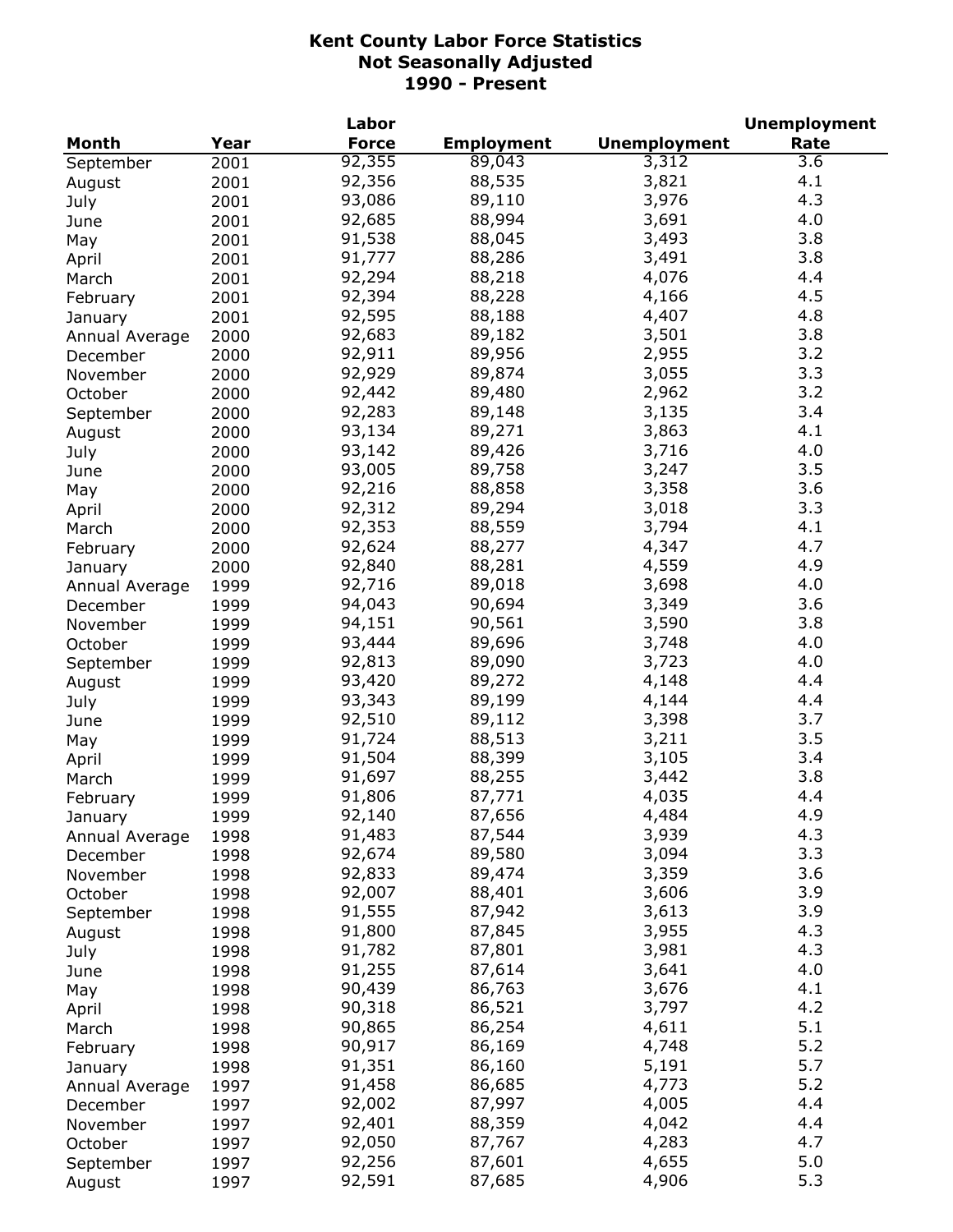|                |      | Labor        |                   |                     | <b>Unemployment</b> |
|----------------|------|--------------|-------------------|---------------------|---------------------|
| <b>Month</b>   | Year | <b>Force</b> | <b>Employment</b> | <b>Unemployment</b> | Rate                |
| July           | 1997 | 92,386       | 87,547            | 4,839               | 5.2                 |
| June           | 1997 | 91,809       | 86,947            | 4,862               | 5.3                 |
| May            | 1997 | 90,677       | 85,979            | 4,698               | 5.2                 |
| April          | 1997 | 90,261       | 85,767            | 4,494               | 5.0                 |
| March          | 1997 | 90,490       | 85,283            | 5,207               | 5.8                 |
| February       | 1997 | 90,145       | 84,721            | 5,424               | 6.0                 |
| January        | 1997 | 90,425       | 84,565            | 5,860               | 6.5                 |
| Annual Average | 1996 | 89,602       | 84,944            | 4,658               | 5.2                 |
| December       | 1996 | 90,972       | 86,515            | 4,457               | 4.9                 |
| November       | 1996 | 91,369       | 86,732            | 4,637               | 5.1                 |
| October        | 1996 | 90,765       | 86,332            | 4,433               | 4.9                 |
| September      | 1996 | 90,072       | 85,732            | 4,340               | 4.8                 |
| August         | 1996 | 90,143       | 85,646            | 4,497               | 5.0                 |
| July           | 1996 | 89,915       | 85,327            | 4,588               | 5.1                 |
| June           | 1996 | 89,505       | 85,382            | 4,123               | 4.6                 |
|                | 1996 | 88,478       | 84,339            | 4,139               | 4.7                 |
| May            | 1996 | 88,151       | 83,883            | 4,268               | 4.8                 |
| April          |      | 88,683       | 83,633            | 5,050               | 5.7                 |
| March          | 1996 |              |                   |                     |                     |
| February       | 1996 | 88,693       | 83,202            | 5,491               | 6.2                 |
| January        | 1996 | 88,474       | 82,603            | 5,871               | 6.6                 |
| Annual Average | 1995 | 88,519       | 82,908            | 5,611               | 6.3                 |
| December       | 1995 | 88,828       | 84,299            | 4,529               | 5.1                 |
| November       | 1995 | 89,224       | 84,510            | 4,714               | 5.3                 |
| October        | 1995 | 88,902       | 83,879            | 5,023               | 5.7                 |
| September      | 1995 | 88,419       | 83,194            | 5,225               | 5.9                 |
| August         | 1995 | 88,923       | 83,410            | 5,513               | 6.2                 |
| July           | 1995 | 89,022       | 83,037            | 5,985               | 6.7                 |
| June           | 1995 | 88,717       | 82,865            | 5,852               | 6.6                 |
| May            | 1995 | 87,474       | 81,806            | 5,668               | 6.5                 |
| April          | 1995 | 87,839       | 82,012            | 5,827               | 6.6                 |
| March          | 1995 | 87,878       | 81,878            | 6,000               | 6.8                 |
| February       | 1995 | 88,414       | 82,076            | 6,338               | 7.2                 |
| January        | 1995 | 88,582       | 81,930            | 6,652               | 7.5                 |
| Annual Average | 1994 | 88,804       | 82,965            | 5,839               | 6.6                 |
| December       | 1994 | 88,323       | 83,714            | 4,609               | 5.2                 |
| November       | 1994 | 88,982       | 84,055            | 4,927               | 5.5                 |
| October        | 1994 | 88,841       | 83,520            | 5,321               | 6.0                 |
| September      | 1994 | 88,311       | 82,895            | 5,416               | 6.1                 |
| August         | 1994 | 89,164       | 83,462            | 5,702               | 6.4                 |
| July           | 1994 | 88,845       | 83,200            | 5,645               | 6.4                 |
| June           | 1994 | 88,860       | 83,357            | 5,503               | 6.2                 |
| May            | 1994 | 88,111       | 82,535            | 5,576               | 6.3                 |
| April          | 1994 | 88,067       | 82,175            | 5,892               | 6.7                 |
| March          | 1994 | 89,044       | 81,988            | 7,056               | 7.9                 |
| February       | 1994 | 89,436       | 82,446            | 6,990               | 7.8                 |
| January        | 1994 | 89,664       | 82,238            | 7,426               | 8.3                 |
| Annual Average | 1993 | 89,846       | 83,351            | 6,495               | 7.2                 |
| December       | 1993 | 89,281       | 83,840            | 5,441               | 6.1                 |
| November       | 1993 | 89,800       | 84,002            | 5,798               | 6.5                 |
| October        | 1993 | 89,720       | 83,612            | 6,108               | 6.8                 |
| September      | 1993 | 89,320       | 83,459            | 5,861               | 6.6                 |
| August         | 1993 | 90,381       | 84,346            | 6,035               | 6.7                 |
| July           | 1993 | 90,429       | 84,359            | 6,070               | 6.7                 |
| June           | 1993 | 90,615       | 84,242            | 6,373               | 7.0                 |